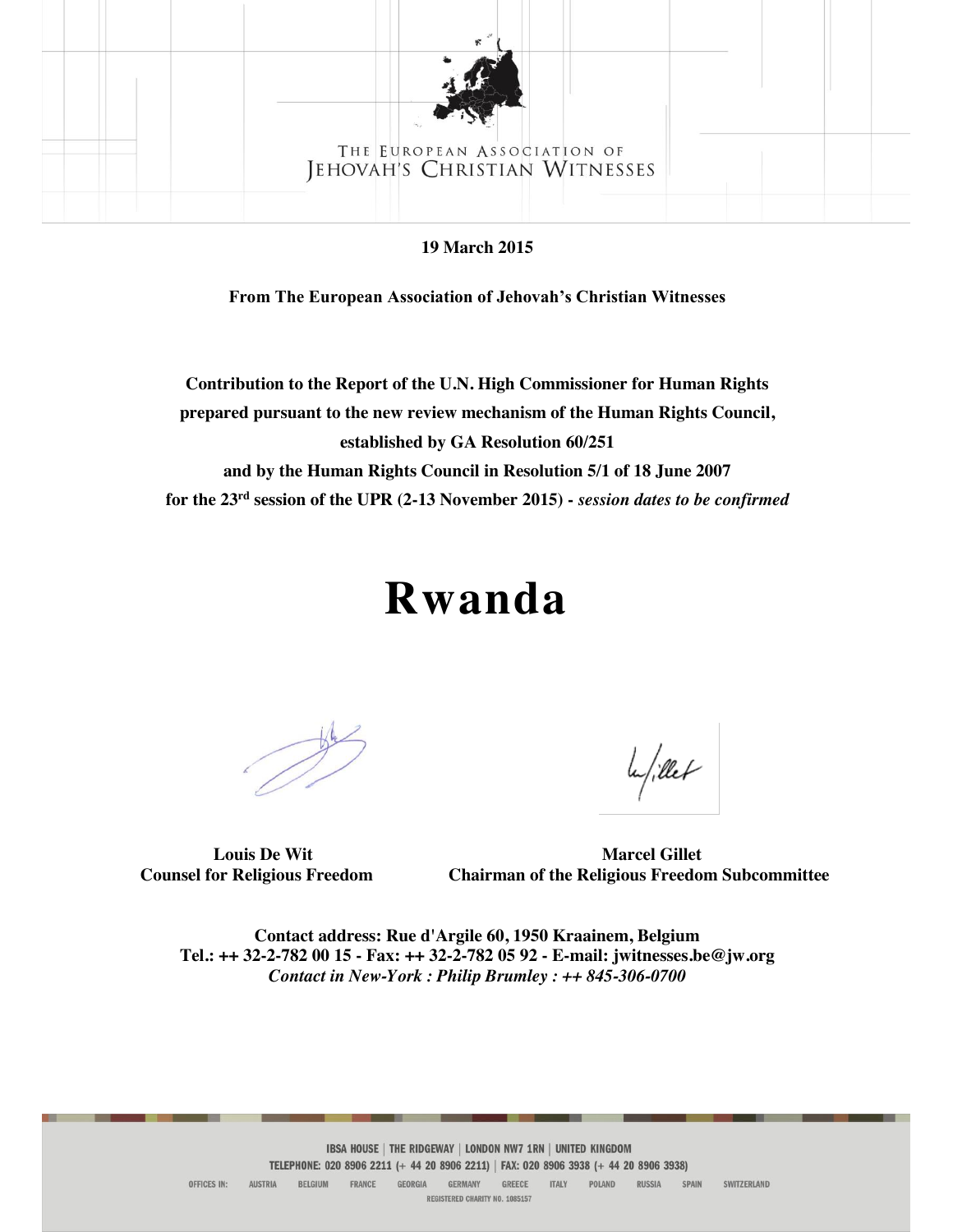# EXECUTIVE SUMMARY

This submission to the Human Rights Council (HRC) on Rwanda highlights human rights issues in the past four-and–a-half years and Rwanda's failure to implement accepted recommendations during the previous review.

As described below, serious issues of concern persist. Jehovah's Witnesses in Rwanda, and as a worldwide organization, respectfully request the government of Rwanda to:

- 1. Discontinue expelling students who are Jehovah's Witnesses throughout the country based on their refusal to sing the national anthem, participate in religious ceremonies, and to pay church taxes;
- 2. Permit Jehovah's Witnesses to take the marriage vows in civil ceremonies or oaths without being forced to hold the national flag;
- 3. Uphold the agreement between the Religious Organization of Jehovah's Witnesses and the Ministry of Local Government to respect conscientious objection to paramilitary training and to night patrol duty, and allow them to perform alternative service; and
- 4. Abide by their commitment to uphold the fundamental freedoms guaranteed by the Constitution of Rwanda, the ICCPR, the CRC, and the ACRWC for all citizens, including Jehovah's Witnesses.

# **I. INTRODUCTION**

- 1. The European Association of Jehovah's Christian Witnesses is a charity registered in the United Kingdom. It provides support to Jehovah's Witnesses facing fundamental human rights violations in various parts of the world.
- 2. The Christian community of Jehovah's Witnesses has been present in the Rwanda since 1970. In general, they freely carry out their worship. They peacefully attend religious meetings and conventions, and engage in their religious community service without hindrance.
- 3. Nevertheless, their neutral stance in political affairs continues to be the foundation for discrimination. This affects their employment, education, and their ability to register civil marriage vows. The biased treatment of the Witnesses also interferes with their rights to freedom of worship and conscience.
- 4. This submission is based on the reports submitted by victims to the national office of Jehovah's Witnesses in Rwanda (Kigali).

#### **II. PROMOTION AND PROTECTION OF HUMAN RIGHTS ON THE GROUND**

5. Rwanda ratified the ICCPR, the CRC, and the ACRWC respectively on 16 April 1975, 24 January 1991, and 11 May 2001.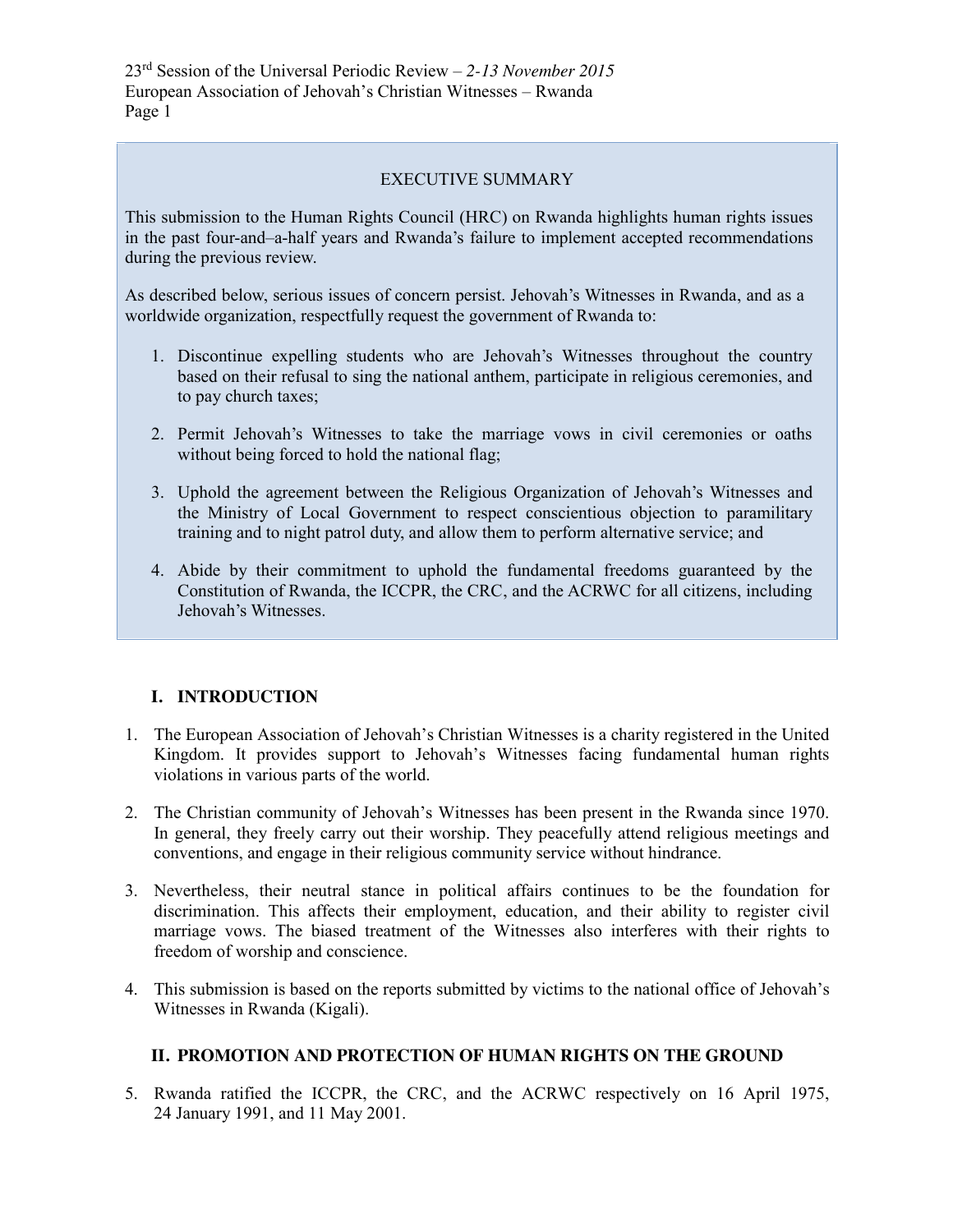- 6. Jehovah's Witnesses are clearly being discriminated against because of their beliefs, contrary to Article 33 of the Constitution that guarantees to the "People of Rwanda", including children: "Freedom of thought, opinion, conscience, religion, worship".
- 7. The same guarantee is found at Article 14.1 of the CRC: "States Parties shall respect the right of the child to freedom of thought, conscience and religion".
- 8. The ACRWC at Article 9 guarantees that: "Every child shall have the right to freedom of thought conscience and religion."
- 9. Furthermore, Article 40 of the Constitution guarantees that: "Every person has the right to education. … Primary education is compulsory. It is free in public schools."
- 10. This "right to education" is also protected by Article 28 of the CRC and Article 11 of the ACRWC states that: "Every child shall have the right to an education." Article 3 of the CRC, and Article 4 of the ACRWC impose upon the State the obligation to take all necessary measures to safeguard the interests of the child.
- 11. The following information highlights that Witness adults and children are undergoing serious human rights violations and that Rwanda has failed to implement the guarantees of the ICCPR, the CRC, and the ACRWC.

## *School children compelled to participate in activities violating freedoms of conscience and religion*

- 12. On 31 January 2012 the Apeki Tumba School in the Gicumbi District expelled four Witness students, Abumukiza Lucie, Hakurinka Josiane, Ngaboyishema Patrick, and Niyonshuti Pacifique, because they did not sing the national anthem. The Witnesses appealed to the High Court of Kigali on 11 October 2012. The court ruled against them for procedural reasons on 9 January 2015.
- 13. On 2 February 2014 the "Institute Sainte Marie Goretti TTC Muramba" dismissed 19-year-old orphan Chantal Uwimbabazi for her refusal to participate in 'Mass' conducted by the Catholic Church. Discussions with the Education Office, the Administration of the Ngororero District, the Education Inspector of the Western Province, and the Minister of Education failed to bring a successful resolution. When contacted, the Minister of State, who is in charge of primary and secondary schooling in the Ministry of Education, indicated that the priest has the right to establish the regulations within his school and if Witness students cannot adhere to those regulations, then they should establish their own schools. As a result, Chantal Uwimbabazi has not returned to school and discontinued her education. This action by authorities denies her right to education because of a lack of respect for freedom of conscience and belief.
- 14. On 12 May 2014 G. S. Musango, a Catholic school located in the Karongi District of the Western Province, expelled eight Witness students between 13 to 20 years of age for refusing to pay church tax and failure to attend religious services in the church. However, it was alleged that they were expelled for refusing to sing the national anthem. Authorities imprisoned the eight children for six days (4-9 June 2014), and Sylvestre Habaguhirwa was kept in prison until 18 June. On that date, a judge ordered a provisional release under judicial supervision until a court hearing was held on 14 October 2014. Sylvestre Habaguhirwa and another student, Samuel Hagenimana, were beaten.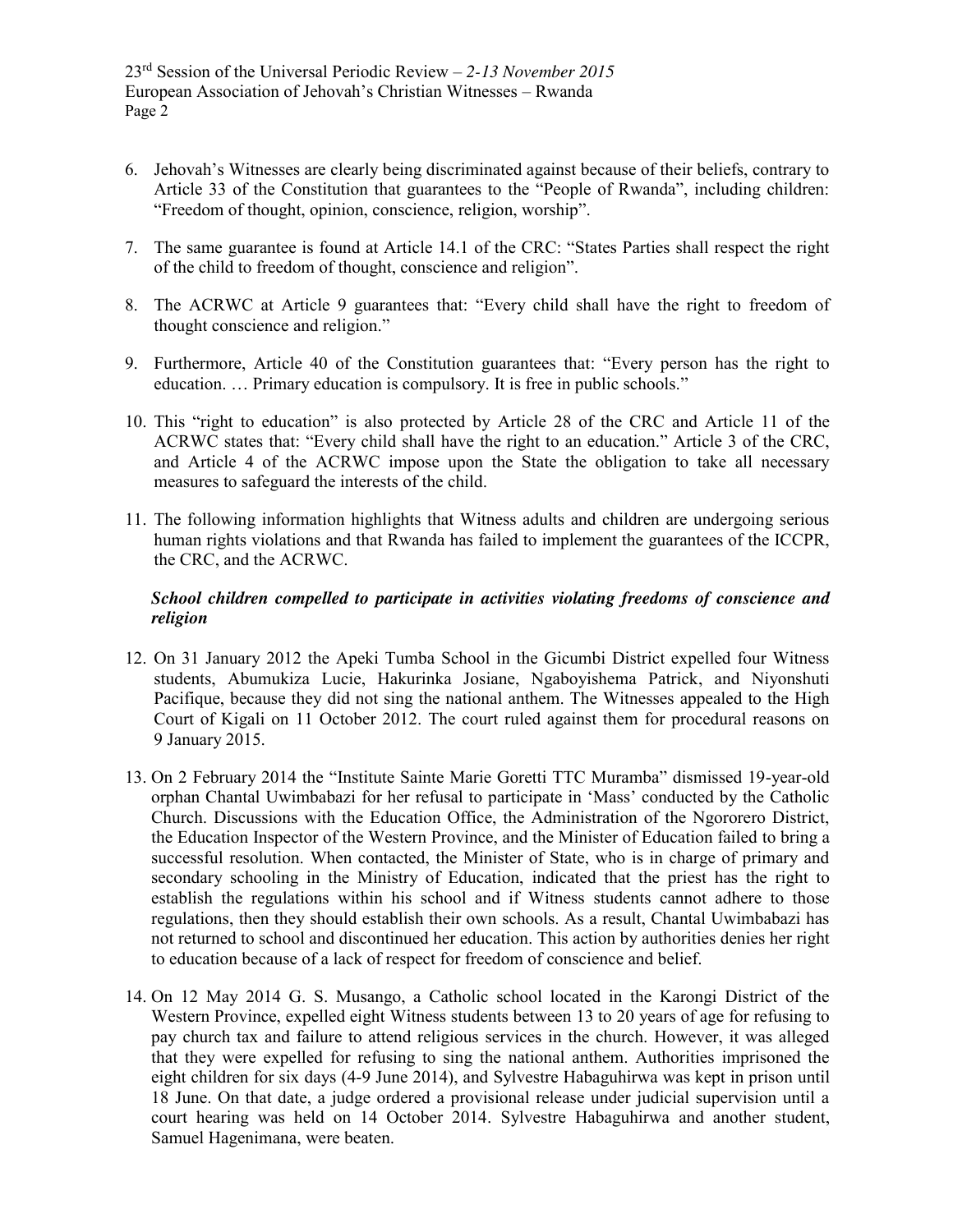- 15. In addition to these two boys, five additional young Witnesses were accused of inciting others to refuse to sing the national anthem. Criminal charges were brought against the students on 14 October 2014. The court acquitted the students of disrespecting and desecrating the national anthem on 28 November 2014.
- 16. On 20 May 2014 E. S. Ruhanga, a school located in the Gakenke District of the North Province, expelled Witness students Jean Damascène Niyibizi (16 years old) and Dieudonné Muramure (10 years old), because they refused to sing the national anthem. They remained at home until the problem was resolved following discussions with the authorities.

## *Meetings held with officials*

- 17. On 6 March 2014 and 20 May 20 2014 local representatives of Jehovah's Witnesses met with education officers on the issue of expelling Witness students from school because of their faith. Some problems were resolved, but officials acknowledged that most of the difficulties faced by Witness schoolchildren occur in schools affiliated with religious organizations. The religiousbased schools oblige all students to attend Mass each week, with expulsion as the sanction when a student refuses.
- 18. When school officials understand that the reason for expulsion is unlawful and discriminatory, they immediately allege that the students were expelled because of not singing the national anthem. Despite attempts to address this issue with Mr. Rutari Gerard, the Regional Inspector in the Ministry of Education, the Minister of Education, and Mathias Harebamungu, the Permanent Secretary in Education Ministry, they reiterated that the priest has the right to establish regulations within his school. Again, during a meeting held with the local Witness representatives in his office, Mr. Harebamungu made the same comment: "If your students cannot adhere to the regulations of the priest, then you should build your own schools."

#### *Arbitrary dismissal from work for conscientious objection to participating in oath ceremonies*

- 19. Currently, 25 of Jehovah's Witnesses have been dismissed from their secular work for their conscientious refusal to take an oath while holding the national flag. Of these, 21 took their cases to court. The following are details concerning their cases:
- 20. Between 2014 and 2015 five of the Witnesses lost their case before the Supreme Court.
- 21. On 31 October 2014 two Witnesses lost their case in the Nyarugenge Intermediate Court. They appealed to the High Court on November 28, 2014. The hearing is scheduled for 14 May 2015. One other Witness lost his case before the Nyarugenge Intermediate Court on 6 March 2015.
- 22. There are 11 Witnesses waiting to appeal their cases to the Supreme Court. Eight won their cases in the High Court but the government has appealed to the Supreme Court; the other three Witnesses lost their cases in the High Court, and they have appealed to the Supreme Court. These cases are pending.
- 23. Two Witnesses lost their case in the Karongi Intermediate Court in 2012, and received a final, adverse decision from the Supreme Court.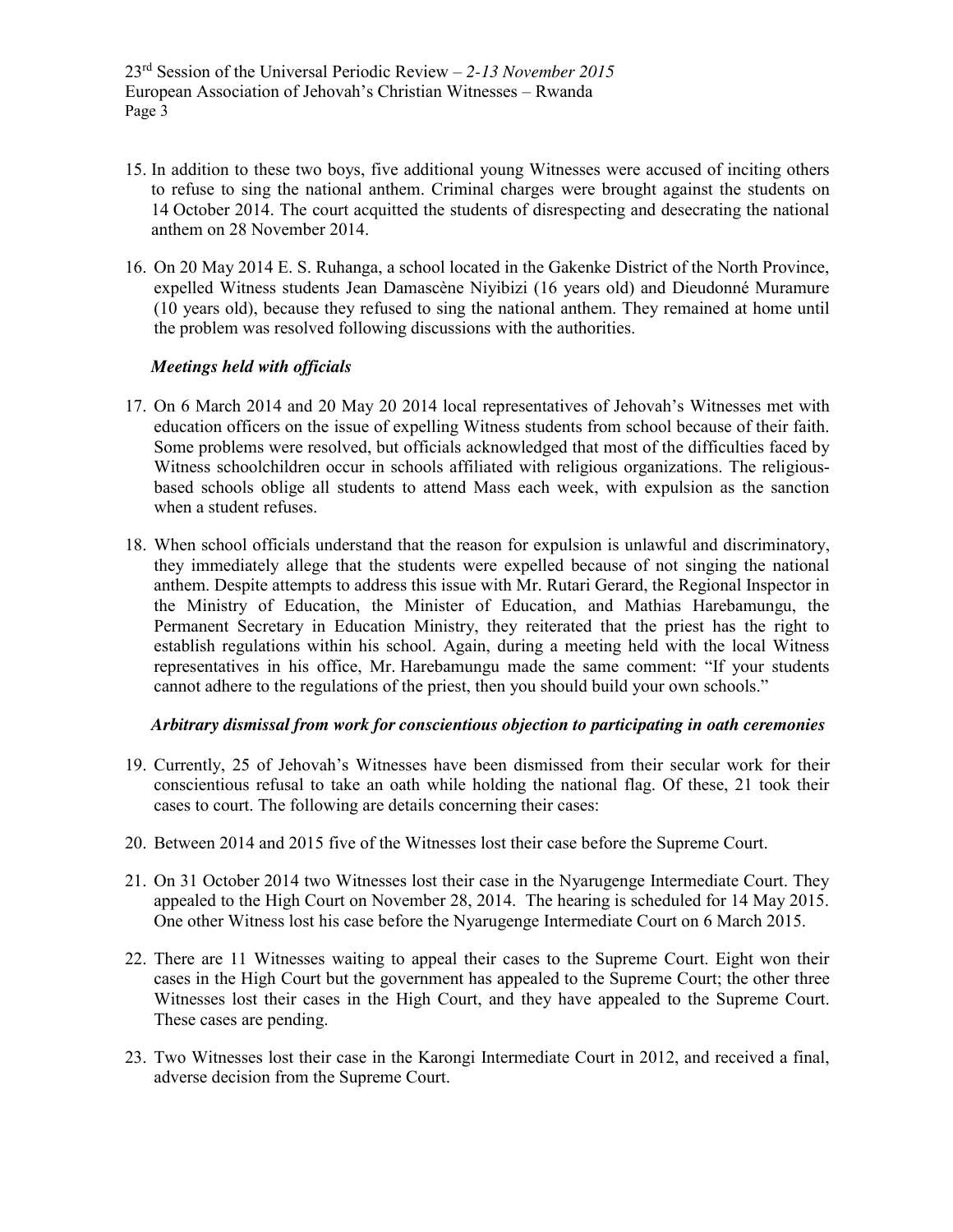#### *Law violating right to freedom of conscience*

- 24. The Presidential Decree No. 65/01 dated 4 March 2014 provides sanctions for public servants when they are deficient at work. Article 14, paragraph one of the decree states, "that anyone who refuses to take a public servant's oath in accordance with the relevant laws, is sanctioned by dismissal."
- 25. The law establishing the general statutes for public service No. 86/2013 dated 11 September 2013 Article 11 defines the manner in which someone is to take the oath. It says: "A public servant shall take oath by holding the National Flag with his/her left hand while raising the right hand with a stretched palm. A public servant with disability which does not enable him/her to comply with provisions of the Paragraph One of this Article shall be made to wear the flag."
- 26. Consequently, these two laws resulted in the dismissal of many Jehovah's Witnesses from their employment, even though some had more than 20 years of work seniority without any negative reports. Further, these laws preclude any of Jehovah's Witnesses from employment by the state or by public institutions because of their beliefs.
- 27. All of the Witnesses dismissed from employment requested to take the oath holding the Bible instead of the flag, but the authorities refused.

## *Denial of right to conscientious objection to paramilitary activities*

- 28. Over the past 15 years, hundreds of Jehovah's Witnesses have been arrested and incarcerated because of not participating in militarily supervised night patrols (work related to military service which conflicts with their religious beliefs). The Witnesses organized several meetings with officials to explain their neutral stand. These representatives pointed out that in 1986, authorities imprisoned Jehovah's Witnesses because of their neutrality. Yet, in 1994, their neutrality was a key factor in their not participating in the genocide.
- 29. Jehovah's Witnesses obey governmental laws and they maintain political neutrality no matter which government is in power. For example, in 1986, François-Xavier Hakizimana was imprisoned for 18 months because of his neutral stand. After the government changed following the genocide, he was again imprisoned in 1997 and 1998 for the same reason. Such examples show that the neutral stand taken by Jehovah's Witnesses is consistent and is not in opposition to any particular government. Christian neutrality is genuinely based on principles set out in the Scriptures.
- 30. In January 2005, the Religious Organization of Jehovah's Witnesses discussed the issue of conscientious objection with the Minister of the Local Government. On 3 March 2014 a meeting was organized with the executive secretaries of the cells and sectors to discuss acceptable alternatives for night patrols, and they agreed to establish an alternative service arrangement.
- 31. In many areas, the Witnesses are given tasks such as cleaning roads, repairing bridges, building homes for the poor, and contributing toward the health insurance for children, the poor, widows, and anyone else selected by the community.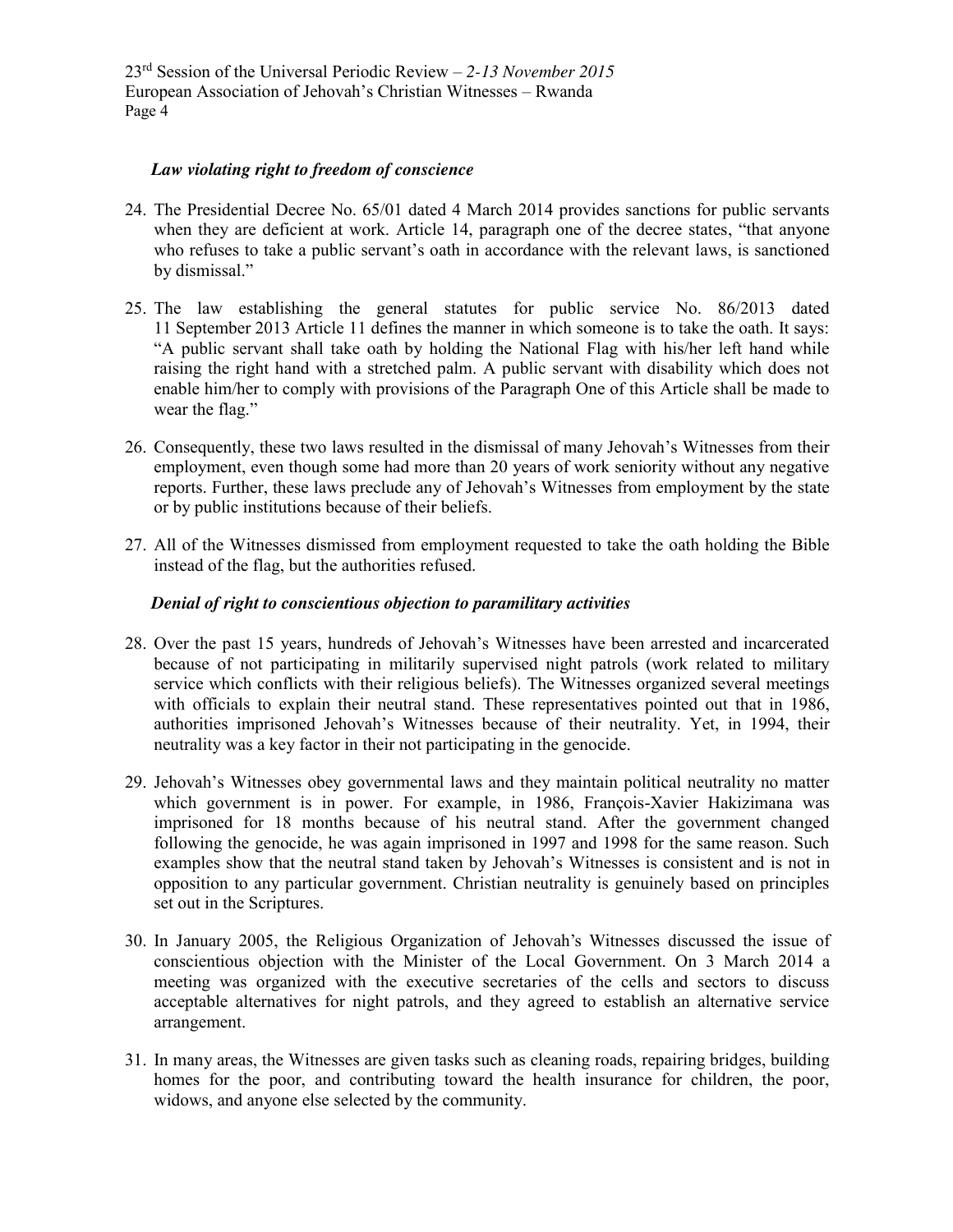32. However, various primary officials have not only refused to comply with the alternative service arrangement, but in some areas arrest and imprison Jehovah's Witnesses who refuse to pay those who participate in night patrol duties. Jehovah's Witnesses do not participate in night patrols and thus view paying those who do the same as participation.

## **III.IMPLEMENTATION OF ACCEPTED RECOMMENDATIONS**

- 33. During Rwanda's previous review held on 24 January 2010 many delegations commended Rwanda for its level of participation with the universal periodic review mechanism. Forty eight delegations made statements and Rwanda accepted most of the recommendations. However, a number of recommendations still require serious effort to implement.
- 34. Numerous recommendations accepted by Rwanda related to discrimination based on various grounds (Recommendation nº 78.2; 78.6; 79.5). Rwanda agreed with Moldova's recommendation (79.5) to accelerate the legal reform process in order to ensure that all discriminatory provisions in the legislation are abolished. The Presidential Decree No. 65/01 dated 4 March 2014, and the law establishing the general statutes for public service No. 86/2013 dated 11 September 2013 (Article 11) engenders serious discrimination toward Jehovah's Witnesses (see comments paragraphs 24-25).
- 35. Several countries encouraged Rwanda to continue efforts to guarantee freedom of expression (Recommendation nº 79.10; 79.11; 79.13). The laws mentioned in the previous paragraph and forcing public servants to take oath by holding the National Flag is a blatant violation of their freedom of expression. The issue at stake for Jehovah's Witnesses resides in the government's attempts to compel speech rather than to restrict it.
- 36. Egypt urged Rwanda to protect rights of children (Recommendation nº 78.4). Attention should be given to children of Jehovah's Witnesses who are dismissed by school directors because they refused to sing the national anthem. As a result their freedoms of conscience and religion along with their right to education are violated. Rwanda accepted to further the process of ensuring free secondary education in order to guarantee access to education for all young persons (Burundi Recommendation nº 79.19). It is unfortunate to see that children of Jehovah's Witnesses are regularly deprived of this right for illegitimate reasons.
- 37. As a last point, it is regrettable that Rwanda rejected Recommendation nº 80.16 (Further ensure that the country's religious minorities are able to freely practice their respective beliefs).
- 38. As demonstrated in this report, Jehovah's Witnesses regret that Rwanda has not fully implemented the aforementioned recommendations despite having internationally accepted them.

#### **IV.CONCLUSION**

- 39. Jehovah's Witnesses in Rwanda, and as a worldwide organization, express concern for human rights violations as outlined above. They respectfully request the government of Rwanda to take the necessary steps to:
	- 1. Discontinue expelling students who are Jehovah's Witnesses throughout the country based on their refusal to sing the national anthem and to participate in religious ceremonies;